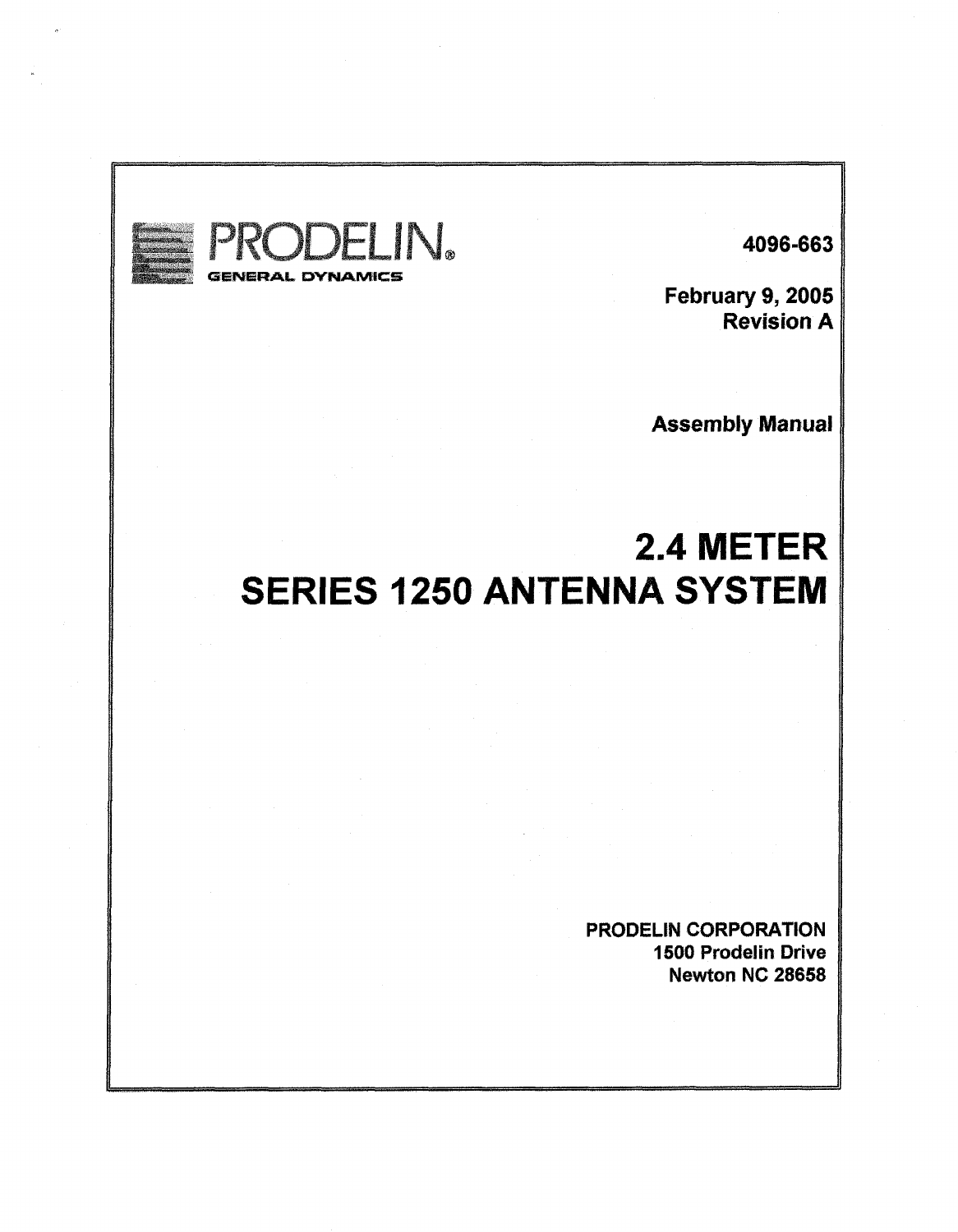**4096-663 2.4M SERIES 1250** 

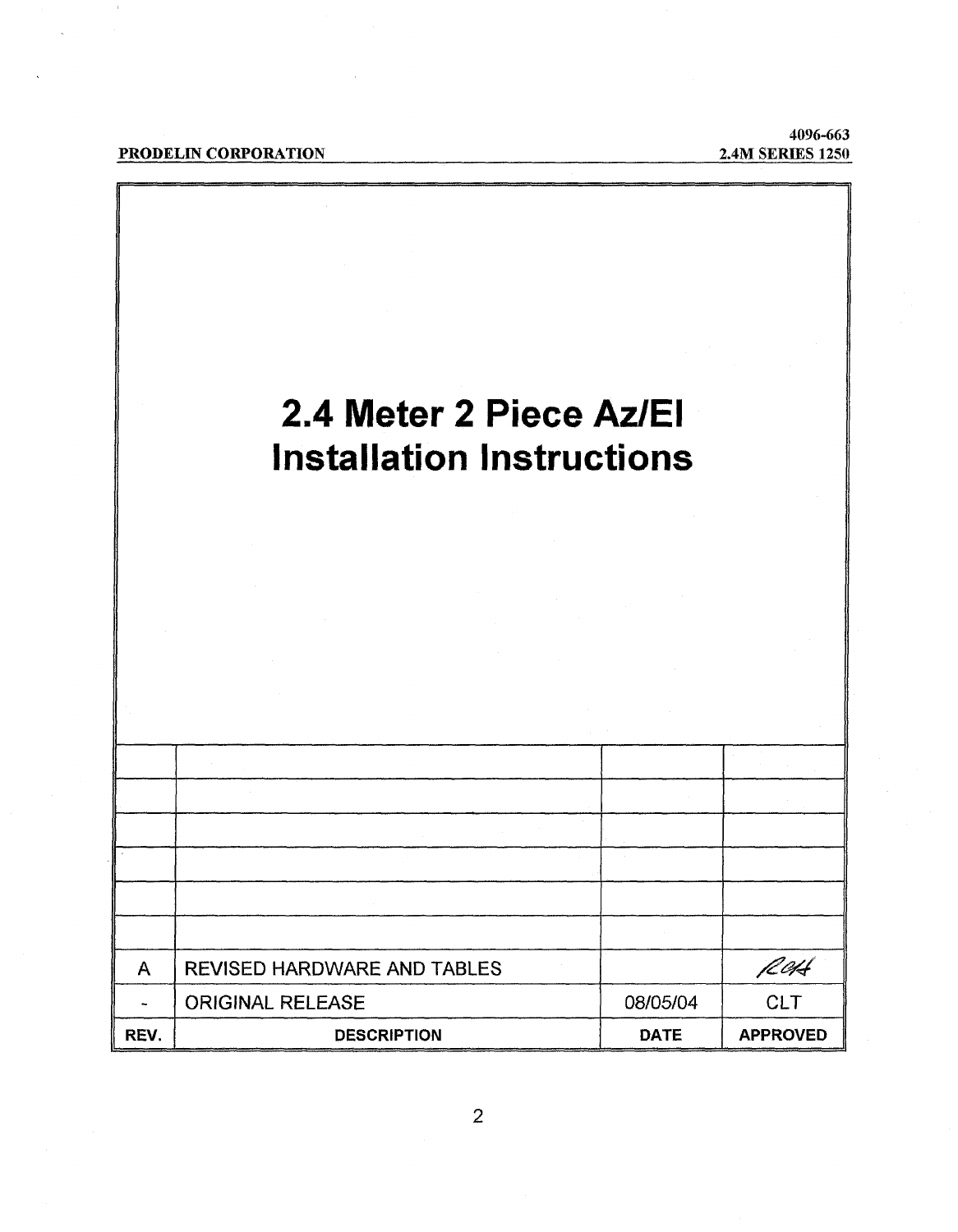**4096-663 2.4M SERIES 1250** 

# **2.4M SERIES 1250 ANTENNA SYSTEM**

# **TABLE OF CONTENTS**

| <b>SECTION</b> | <b>TITLE</b>                           |
|----------------|----------------------------------------|
|                | <b>GENERAL INFORMATION</b>             |
| 1.0            | <b>INTRODUCTION</b>                    |
| 1.1            | <b>UNPACKING AND INSPECTION</b>        |
| 1.2            | <b>MECHANICAL INSTALLATION TOOLS</b>   |
| 1.3            | <b>SITE SELECTION</b>                  |
| 1.4            | <b>SUGGESTED MAST &amp; FOUNDATION</b> |
| Ш              | <b>REFLECTOR AND SUPPORT ASSEMBLY</b>  |
| 2.0            | <b>PART LIST</b>                       |
| 2.1            | <b>AZ/EL POSITIONER INSTALLATION</b>   |
| 2.2            | <b>REFLECTOR PETAL ORIENTATION</b>     |
| 2.3            | <b>REFLECTOR SUPPORT ASSEMBLY</b>      |
| Ш              | <b>FEED SUPPORT</b>                    |
| 3.0            | <b>PART LIST</b>                       |
| 3.1            | FEED SUPPORT INSTALLATION              |
| IV             | <b>ANTENNA POINTING</b>                |
| 4.0            | <b>ALIGNMENT TO SATELLITE</b>          |
| 4.1            | <b>INITIAL ALIGNMENT</b>               |
| ν              | <b>MAINTENANCE</b>                     |
| 5.0            | <b>MAINTENANCE OVERVIEW</b>            |
| 5.1            | <b>PERIODIC INSPECTION</b>             |
| 5.2            | <b>REFLECTOR</b>                       |
| 5.3            | <b>MOUNT AND REFLECTOR SUPPORT</b>     |
| 5.4            | <b>FEED AND FEED SUPPORT</b>           |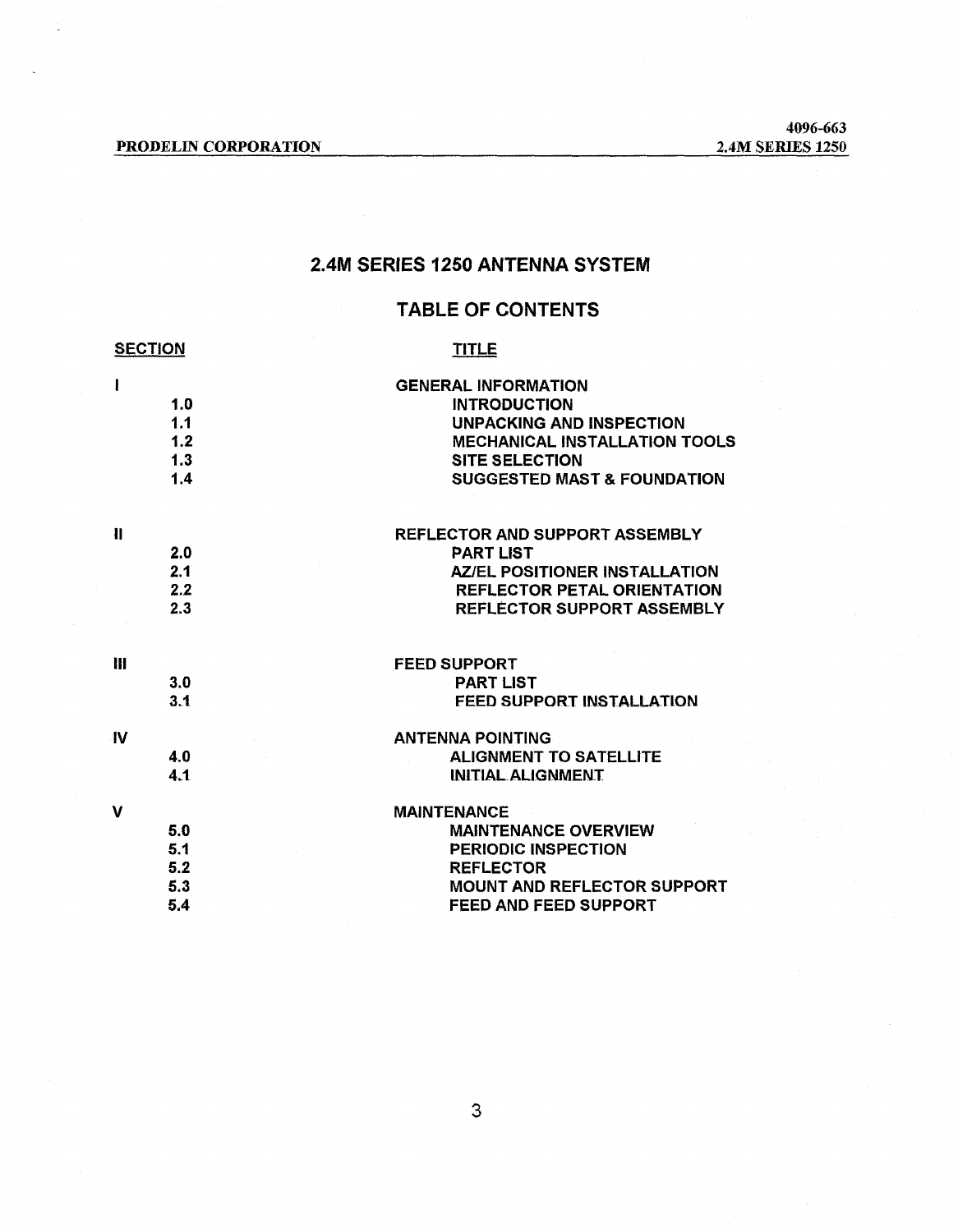**4096-663 2.4M SERIES 1250** 

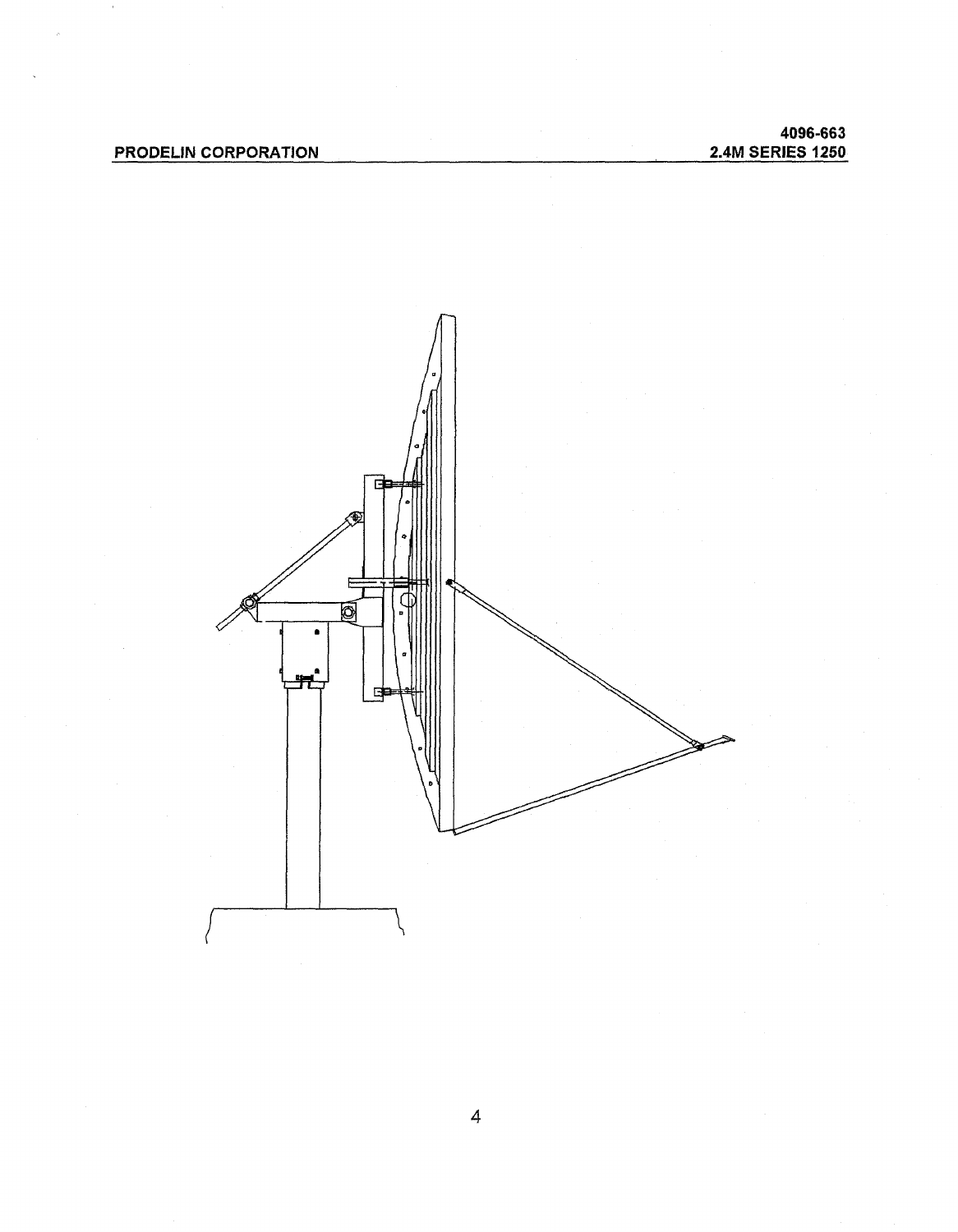#### **SECTION I GENERAL INFORMATION**

#### **1.0 INTRODUCTION**

**This manual describes the assembly and installation of Prodelin's 2.4M 2-Piece Rx/Tx offset antenna system with an Az/EI mount (series number 1250). The Prodelin 2.4M is <sup>a</sup>rugged, reliable antenna system that will operate at C-band and Ku-band frequencies with high efficiency and at the same time successfully withstand the effects of the environment.** 

**These instructions are listed by sections that cover all areas of assembly and installation. Additional sections are included in the manual to provide information on antenna alignment to the satellite and maintenance.** 

#### **1.1 UNPACKING AND INSPECTION**

- **1. UNPACKING & INSPECTION The antenna containers should be unpacked and inspected at the earliest date to ensure that all material has been received and is in good condition. A complete packing list for each major component is supplied.**
- **2. FREIGHT DAMAGE Any damage to materials while in transit should be immediately directed to the freight carrier. He will instruct you on the matters regarding any freight damage claims.**
- **3. MATERIAL MISSING OR DAMAGED Any questions regarding missing or damaged materials that is not due to freight carrier should be directed to Prodelin's Customer Service Department at:**

**PRODELIN CORPORATION 1500 Prodelin Drive Newton NC 28658 USA (828) 464-4141**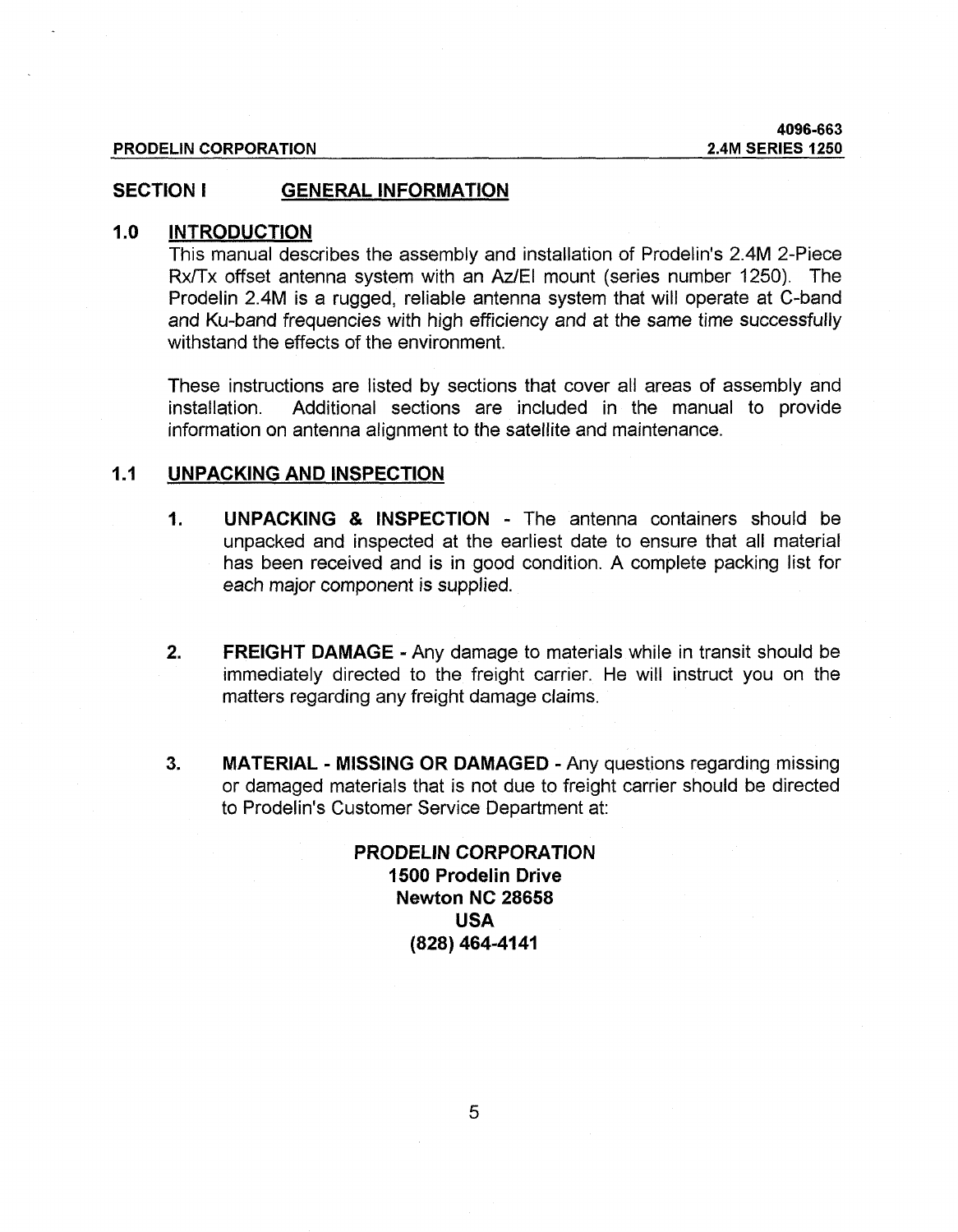### **1-2 MECHANICAL INSTALLATION TOOLS**

| <b>HARDWARE SIZE</b> | <b>SAE WRENCH</b><br><b>SIZE</b> | <b>METRIC WRENCH</b><br><b>SIZE</b> | <b>MAXIMUM REC.</b><br><b>TORQUE</b> |
|----------------------|----------------------------------|-------------------------------------|--------------------------------------|
| 3/8"                 | 9/16"                            | $14 \text{ mm}$                     | 15 ft-Ibs                            |
| 1/2"                 | 3/4"                             | $20$ mm                             | 35 ft-Ibs                            |
| 5/8"                 | 15/16"                           | $24 \text{ mm}$                     | 70 ft-lbs                            |
| 3/4"                 | $1 - 1/8$                        | $28 \text{ mm}$                     | <b>160 ft-lbs</b>                    |
| 455                  | $1 - 1/2"$                       | 38 mm                               | 220 ft-Ibs                           |

**Also recommended for installation:** 

**Adjustable Wrench 10" Ratchet (3 / 8" & 1 / 2" Drive) Inclinometer Compass** 

#### **1.3 SITE SELECTION**

**In order to achieve maximum performance of your antenna system, it is important to select the correct location for the antenna. The following guidelines should be observed when selecting a site for the installation.** 

- **1. The line of site to the satellite should be clear of any obstructions, such as trees or buildings.**
- **2. The site should be relatively flat and level for ease of installation and access to the antenna.**
- **3. The site should be checked for underground obstruction, such as buried cables or pipes.**
- **4. All local building codes should be adhered to (i.e. grounding, foundation requirements, zoning rules, setbacks, etc.).**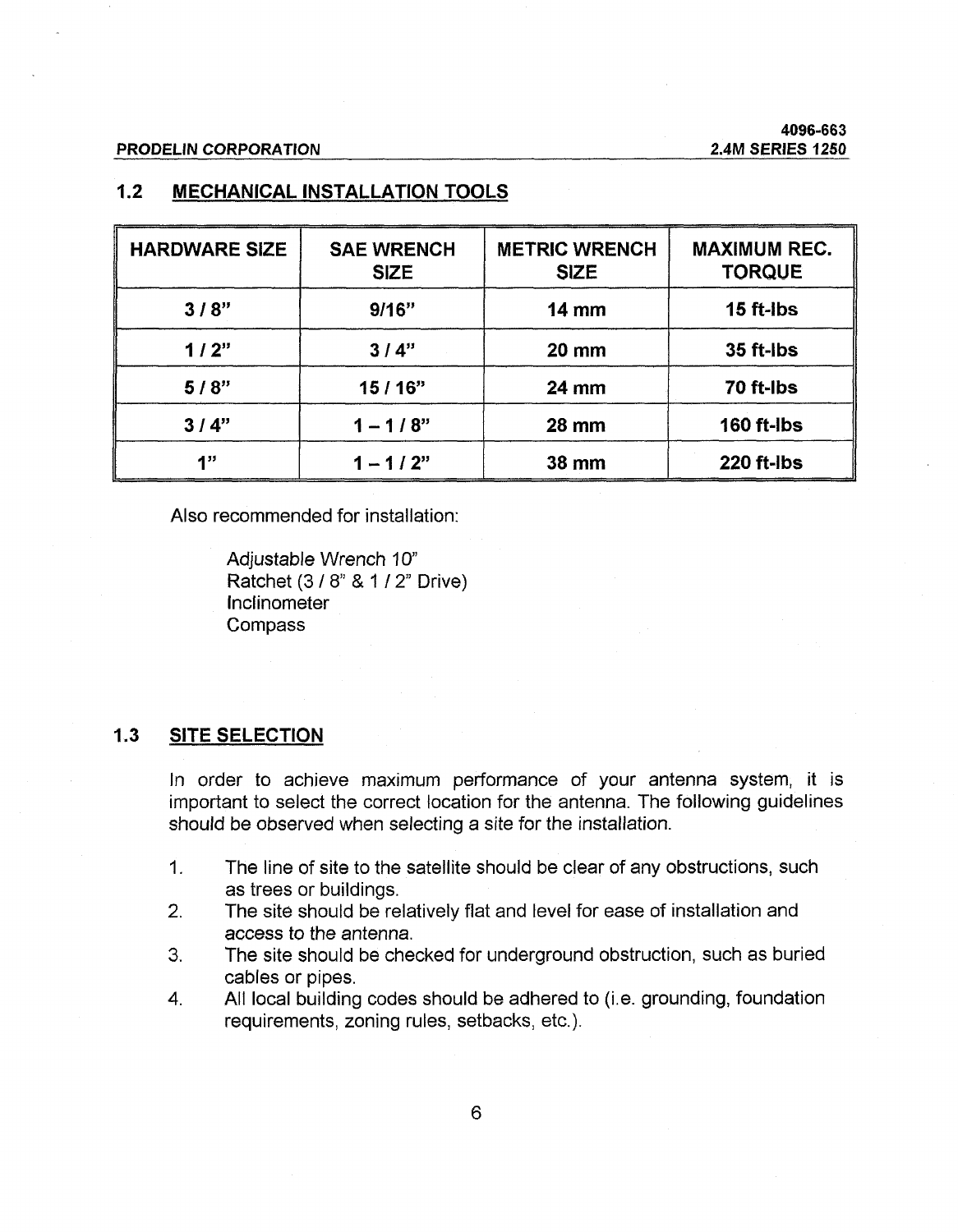#### **1.4 SUGGESTED MAST & FOUNDATION**



#### **NOTES:**

- **1. 2x2x1/4 MRS Angle and schedule 40 pipe should conform with ASTM A36 and ASTM A53 Type E and S Grade B.**
- **2. All concrete should conform to building code standards and have a minimum compressive strength of 3000 PSI at 28 days. (Per ACI-318-77)**
- **3. Soil bearing capacity should be no less than 2000 PSF.**
- **4. Concrete should be poured against undisturbed soil.**
- **5- Allow concrete 24 hours set time before installation of antenna.**
- **6. The antenna should be properly grounded to meet applicable local codes.**
- **7. Minimum depth as shown or extend to local frost line.**
- **8. Foundation meets the design requirements as set forth by the uniform building code. (1982 edition)**

**(PRODEL1N CORPORATION DOES NOT REPRESENT OR WARRANT THAT ANY PARTICULAR DESIGN OR SIZE OF FOUNDATION IS APPROPRIATE FOR ANY LOCALITY OR EARTH STATION INSTALLATION.)**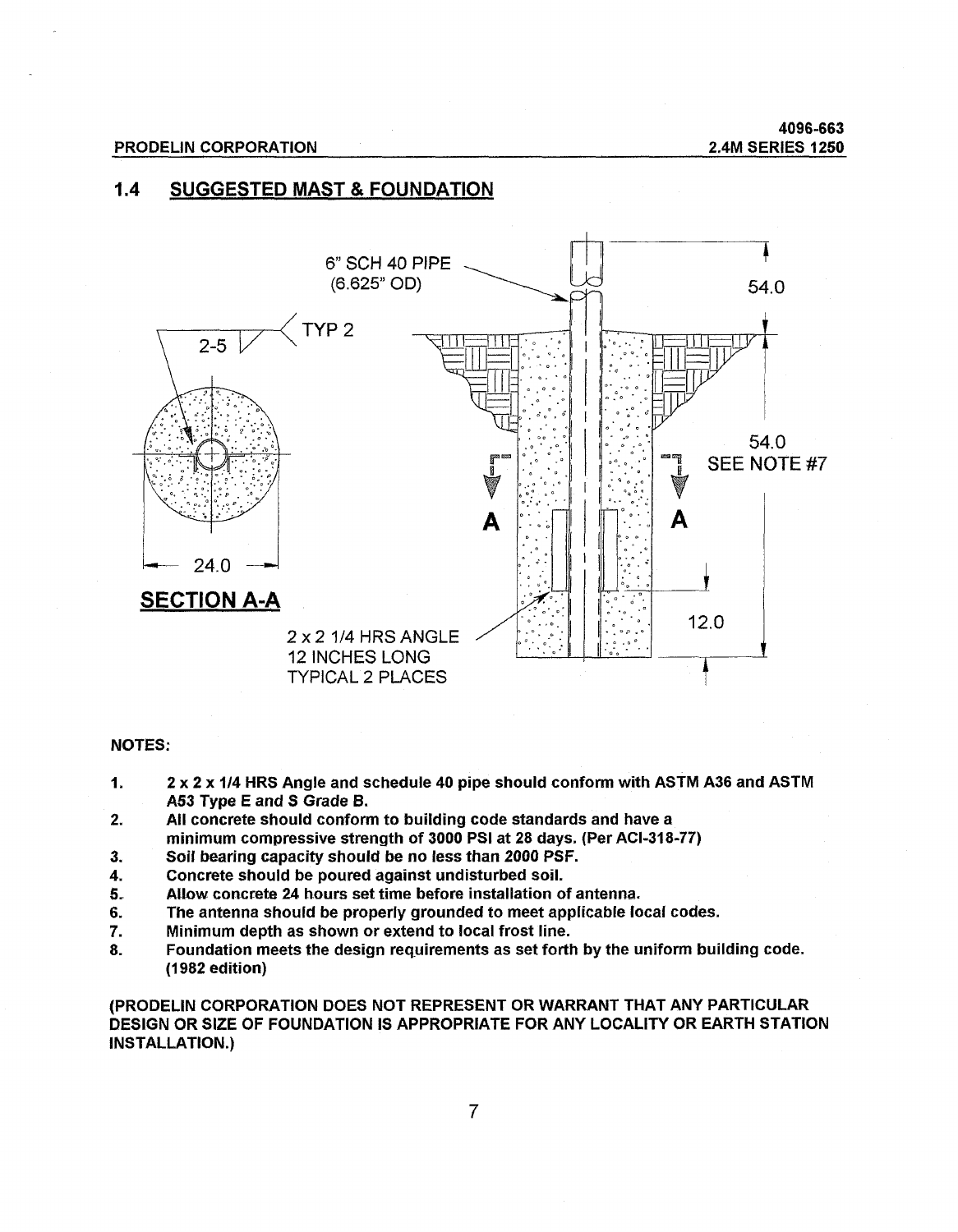# **SECTION II REFLECTOR AND SUPPORT ASSEMBLY**

| REFLECTOR AND SUPPORT ASSEMBLY PART LIST- TABLE 2.0 |                      |                                                            |                |
|-----------------------------------------------------|----------------------|------------------------------------------------------------|----------------|
| <b>ITEM</b>                                         | PART NO.             | <b>DESCRIPTION</b>                                         | <b>QTY</b>     |
| 1                                                   | 0179-381<br>0179-383 | <b>REFLECTOR "A" SIDE</b><br>REFLECTOR "A" SIDE - WITH SHC | 1              |
| $\overline{2}$                                      | 0179-382<br>0179-384 | <b>REFLECTOR "B" SIDE</b><br>REFLECTOR "B" SIDE - WITH SHC | 1              |
| 3                                                   | 0490-183             | Az / El POSITIONER                                         | 1              |
| 4                                                   | 0159-283             | <b>THREADED INSERT</b>                                     | 6              |
| 5                                                   | 0490-601             | <b>SUPPORT TUBE</b>                                        | 1              |
| 6                                                   | 0250-657             | TOP / BOTTOM CROSSARM                                      | $\overline{2}$ |
| $\overline{7}$                                      | 0181-249             | ELEVATION ADJUSTMENT ASSEMBLY                              | 1              |
| 8                                                   | 0490-602             | <b>CROSSARM WELDMENT</b>                                   | $\mathbf{1}$   |
| 9                                                   | 8201-045             | 3/4 " FLATWASHER                                           | 6              |
| 10 <sup>1</sup>                                     | 8200-015             | 3/4" INTERNAL TOOTH<br><b>LOCK WASHER</b>                  | 6              |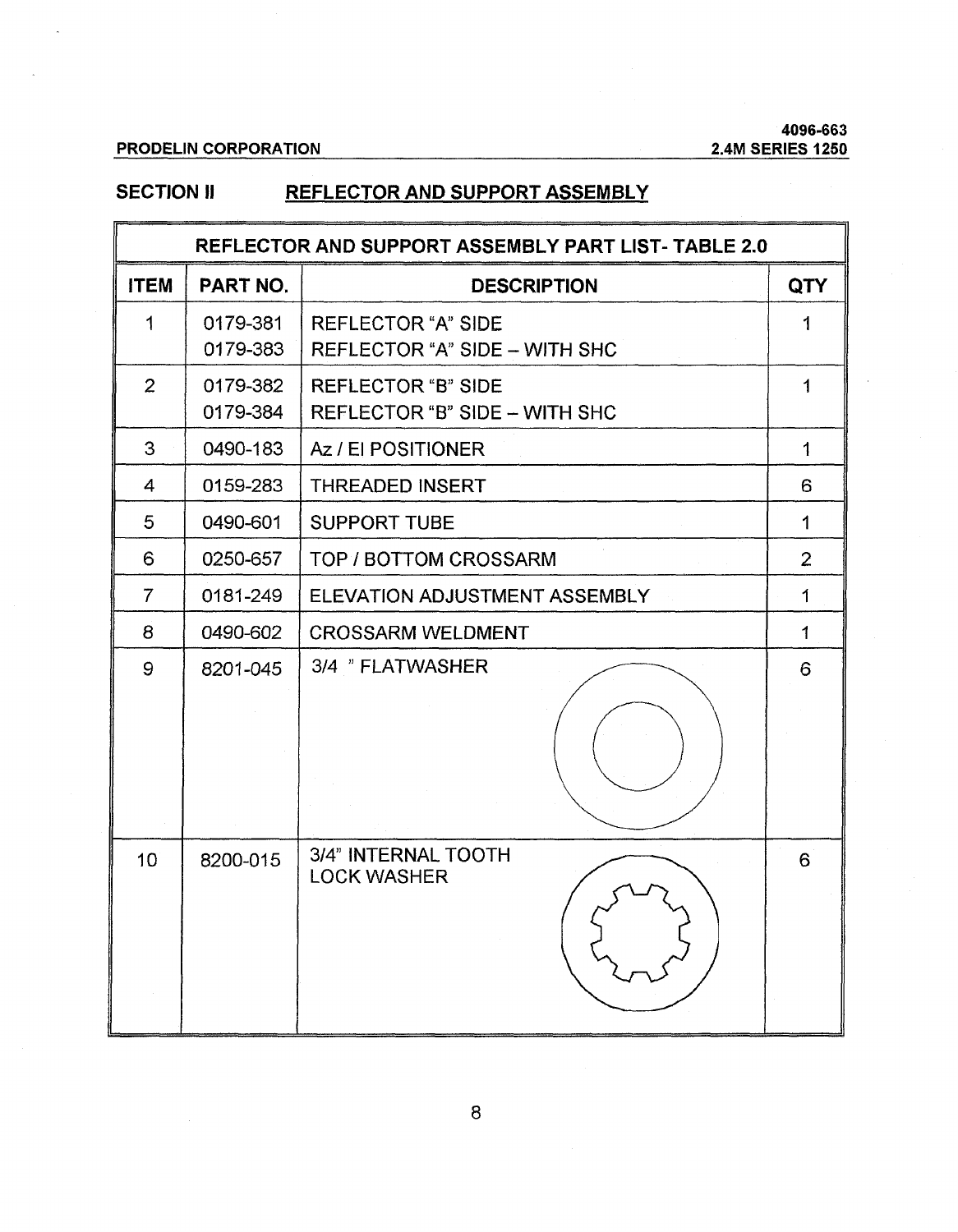| <b>PARTS LIST - CONTINUED</b> |          |                          |          |
|-------------------------------|----------|--------------------------|----------|
| <b>ITEM</b>                   | PART NO. | <b>DESCRIPTION</b>       |          |
| 11                            | 8106-007 | 3/4" HEX NUT             | 6        |
| 12                            | 8201-043 | 1/2" FLATWASHER          | 12       |
| 13                            | 8201-030 | 1/2" FLATWASHER - NARROW | 18       |
| 14                            | 8202-043 | 1/2" LOCK WASHER         | 15       |
| 15                            | 8104-007 | 1/2" HEX NUT             | 15       |
| 16                            | 8033-010 | 1/2"-13 x 1.25 BOLT      | $\Theta$ |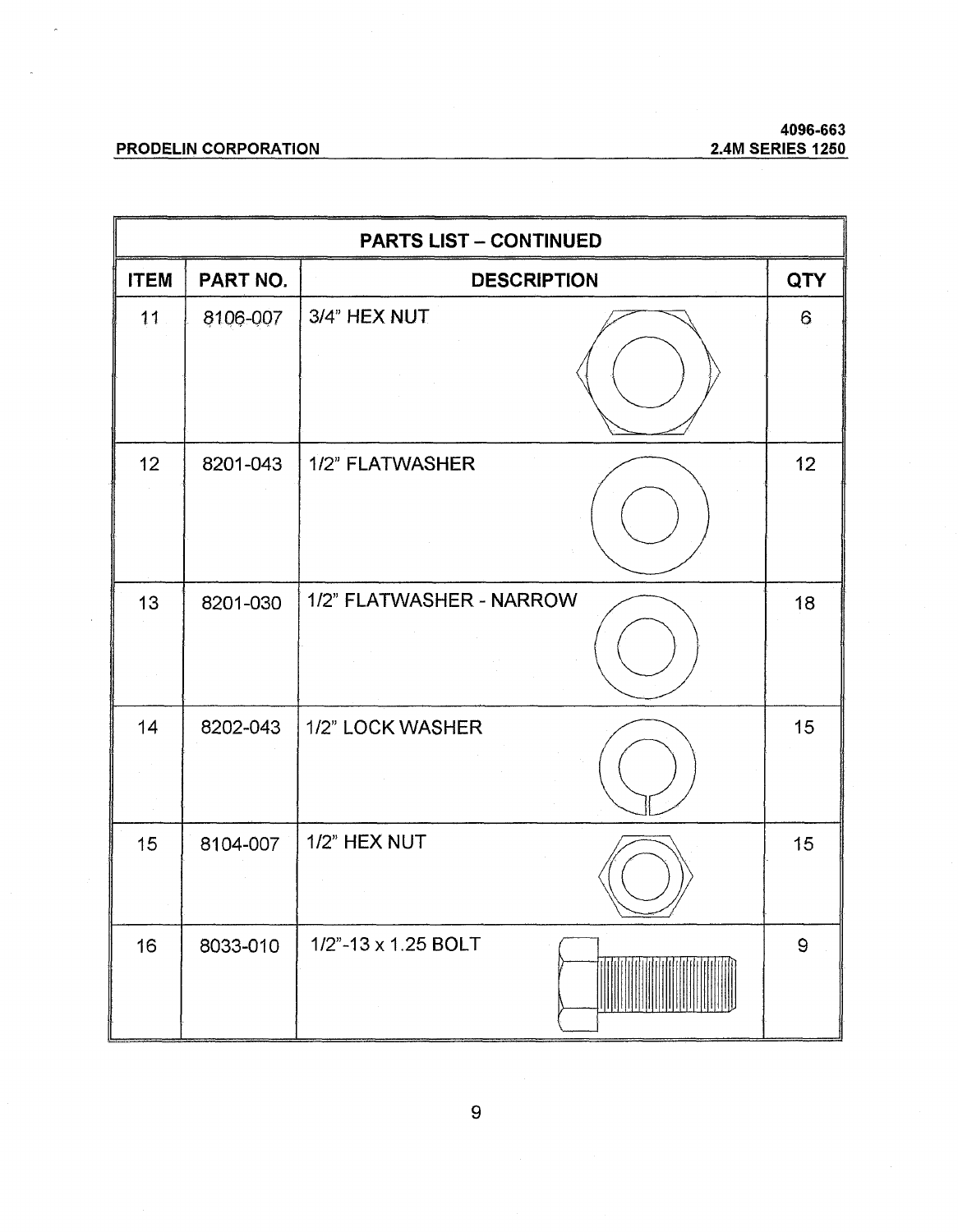| <b>PARTS LIST - CONTINUED</b> |          |                         |                 |
|-------------------------------|----------|-------------------------|-----------------|
| <b>ITEM</b>                   | PART NO. | <b>DESCRIPTION</b>      | <b>QTY</b>      |
| 17                            | 8033-021 | 1/2"-13 x 2.50 BOLT     | 4               |
|                               |          |                         |                 |
| 18                            | 8033-032 | 1/2"-13 x 4.00 BOLT     | $\overline{2}$  |
| 19                            | 8201-042 | 3/8" FLATWASHER         | 10 <sub>1</sub> |
| 20                            | 8202-042 | 3/8" LOCK WASHER        | 8               |
| 21                            | 8032-010 | 3/8"-16 x 1.25 HEX BOLT | 6               |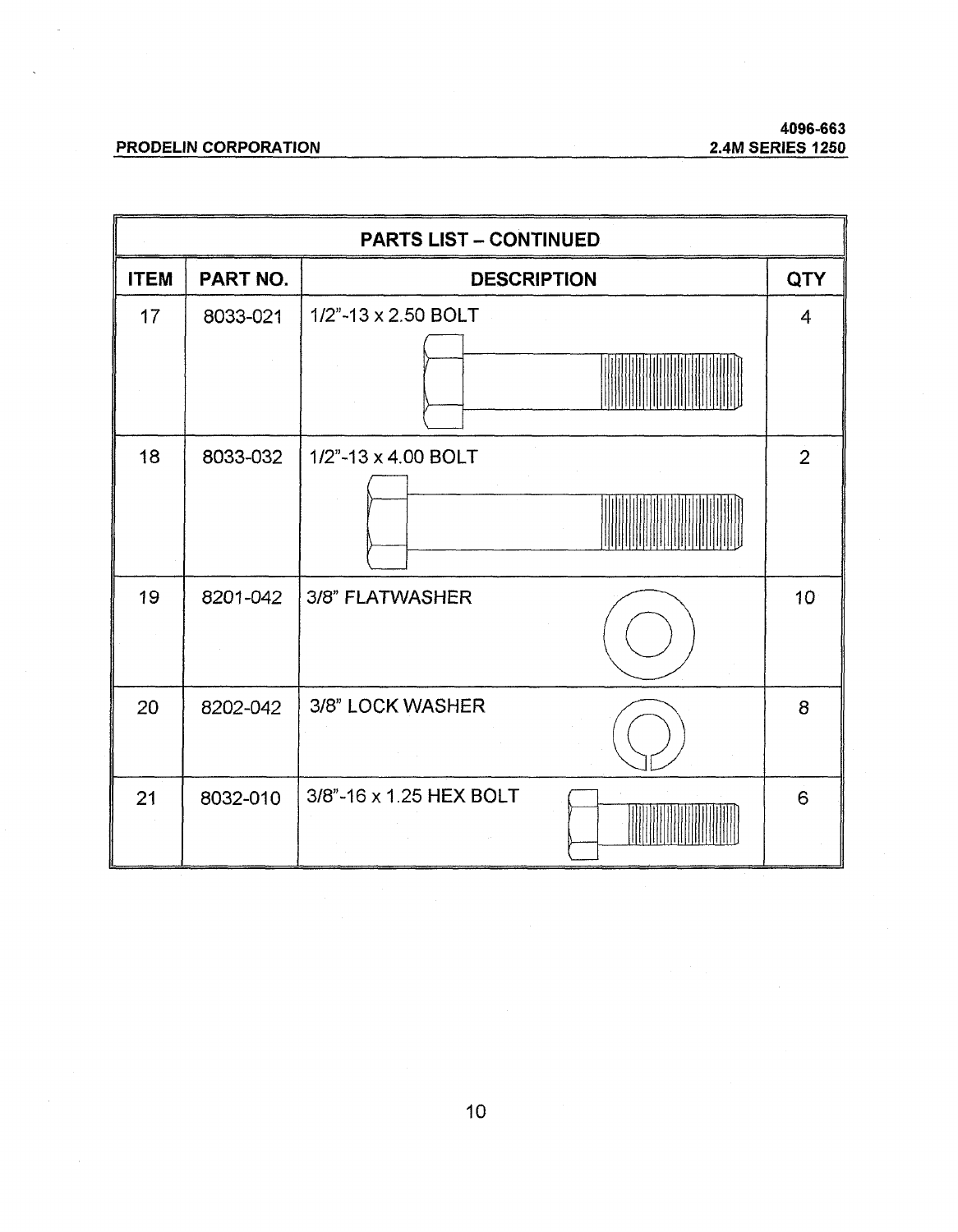|             |          | <b>PARTS LIST - CONTINUED</b>    |                |
|-------------|----------|----------------------------------|----------------|
| <b>ITEM</b> | PART NO. | <b>DESCRIPTION</b>               | QTY.           |
| 22          | 0490-168 | <b>ELEVATION TUBE</b>            | 1              |
| 23          | 8036-016 | 1-8 X 2.00 BOLT                  | $\overline{2}$ |
| 24          | 8036-072 | 1-8 X 9.00 BOLT                  | 1              |
| 25          | 8201-049 | <b>1" FLATWASHER</b>             | 4              |
| 26          | 8202-046 | <b>1" LOCKWASHER</b>             | 3              |
| 27          | 8107-007 | 1" HEX NUT                       | 1              |
| 28          | 0188-093 | <b>AZIMUTH ADJ. COLLAR</b>       | 1              |
| 29          | 0188-113 | <b>PIPE COLLAR</b>               | 1              |
| 30          | 8032-014 | 3/8-16 X 1.75 BOLT               | $\overline{2}$ |
| 31          | 8102-007 | 3/8" HEX NUT                     | $\overline{2}$ |
| 32          | 8033-020 | $1/2$ -13 X 2.50 FULL THREAD     | $\overline{2}$ |
| 33          | 8317-106 | <b>SCREW ASSY 5/8-11 X 1.50"</b> | 6              |

**CAUTION:** During the assembly procedure, the sequence of instructions must be followed. **Do Not Tighten Any Hardware Until Instructed.** Refer to  $\frac{1}{2}$  the antenna assembly parts list and the following steps.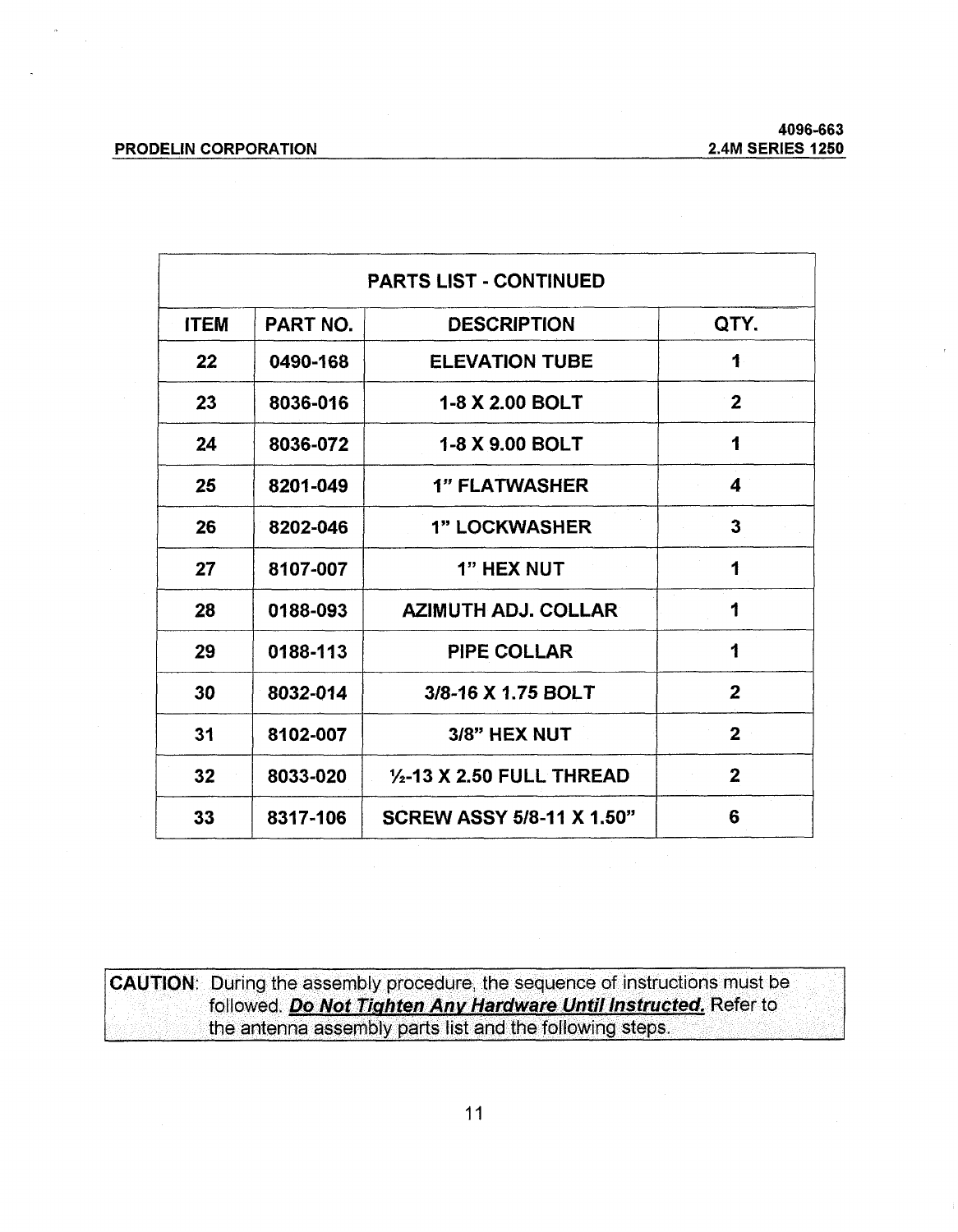# **2.1 Az / El POSITIONER INSTALLATION**

# **STEP1:**

**Insert the 5/8" Set Screws (ITEM #33) into the canister and slip Az/EI positioner over the mast pipe. Tighten the set screws snug against the mast pipe.** 

#### **STEP 2:**

**Insert elevation tube using 1" hardware. Lightly tighten at this time.** 

## **STEP 3:**

**The positioner must be oriented correctly to the center of the satellite orbital arc. Loosen the set screws and rotate the canister on the mast pipe to the required position. Tighten the set screws then tighten the 5/8" lock nuts against the canister.** 

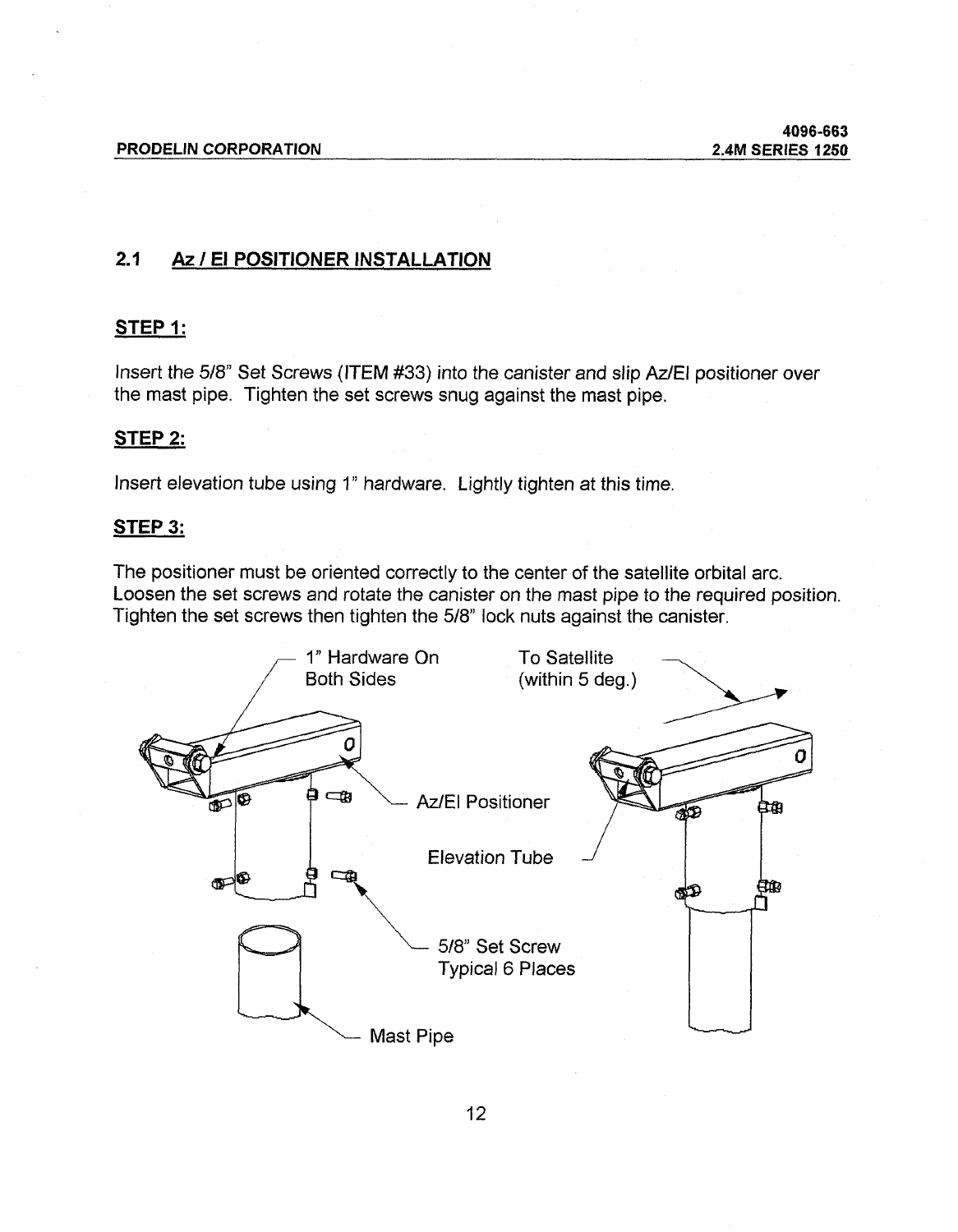# **2.2 REFLECTOR PETAL ORIENTATION**

**The series 1250 reflector petals are labeled "A" and "B". In the standard upright position, the antenna elevation angle range is between 5 and 90 degrees. When viewed from behind in the standard position (feed support at the bottom), the "A" petal (item 1) is on the left side and the "B" petal (item 2) is on the right side - See Fig. 1.** 

**However, to achieve a lower profile installation or in areas of high snow accumulation, the reflector can be assembled inverted (feed support on top) with the "B" petal on the left side and the "A" petal on the right side - See Fig. 2. Please note that in either situation, the angled cross arm (item 8) must be oriented for the correct position - See Fig. 3.** 



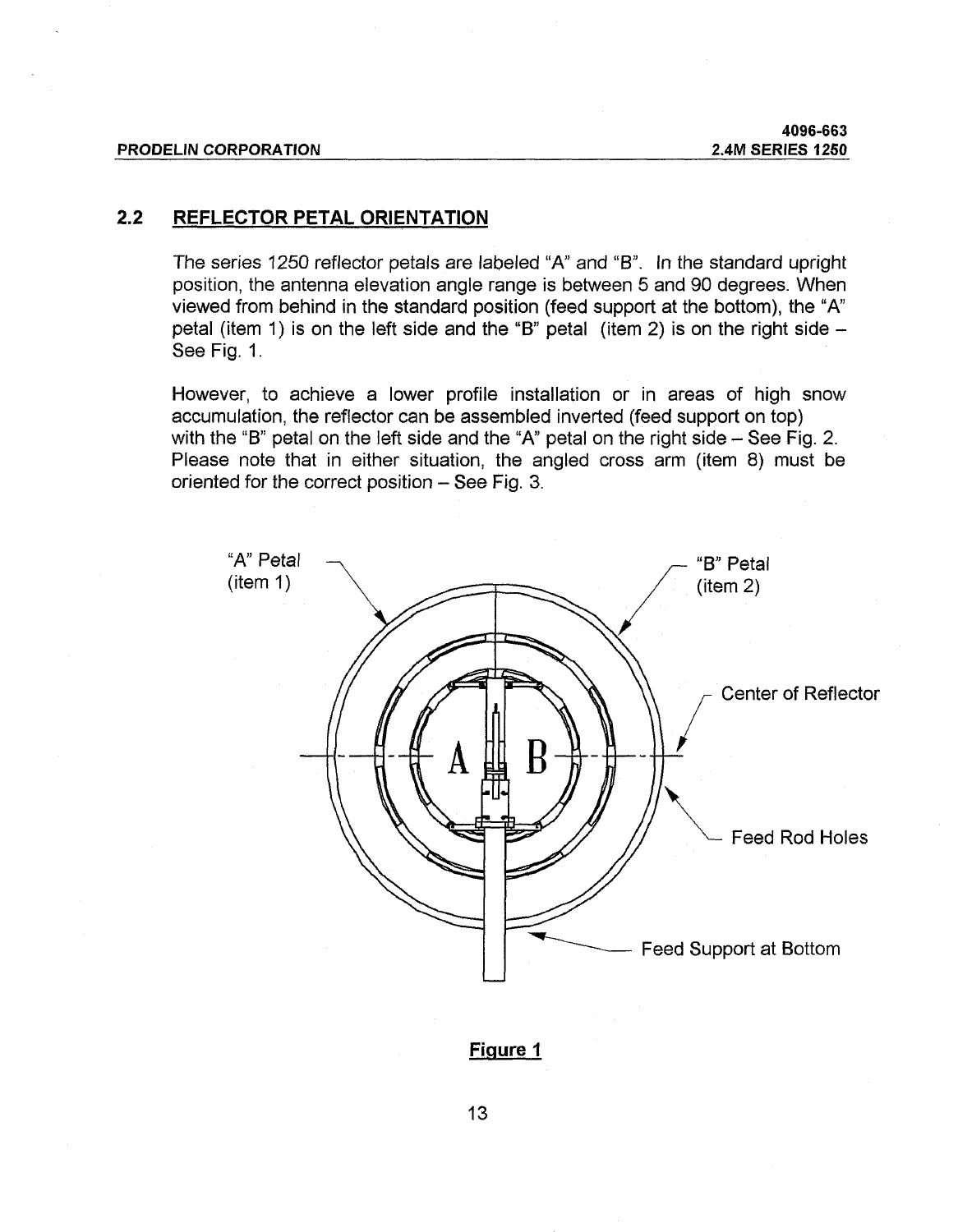$\bar{f}$ 

**4096-663 2.4M SERIES 1250** 



**Figure 3**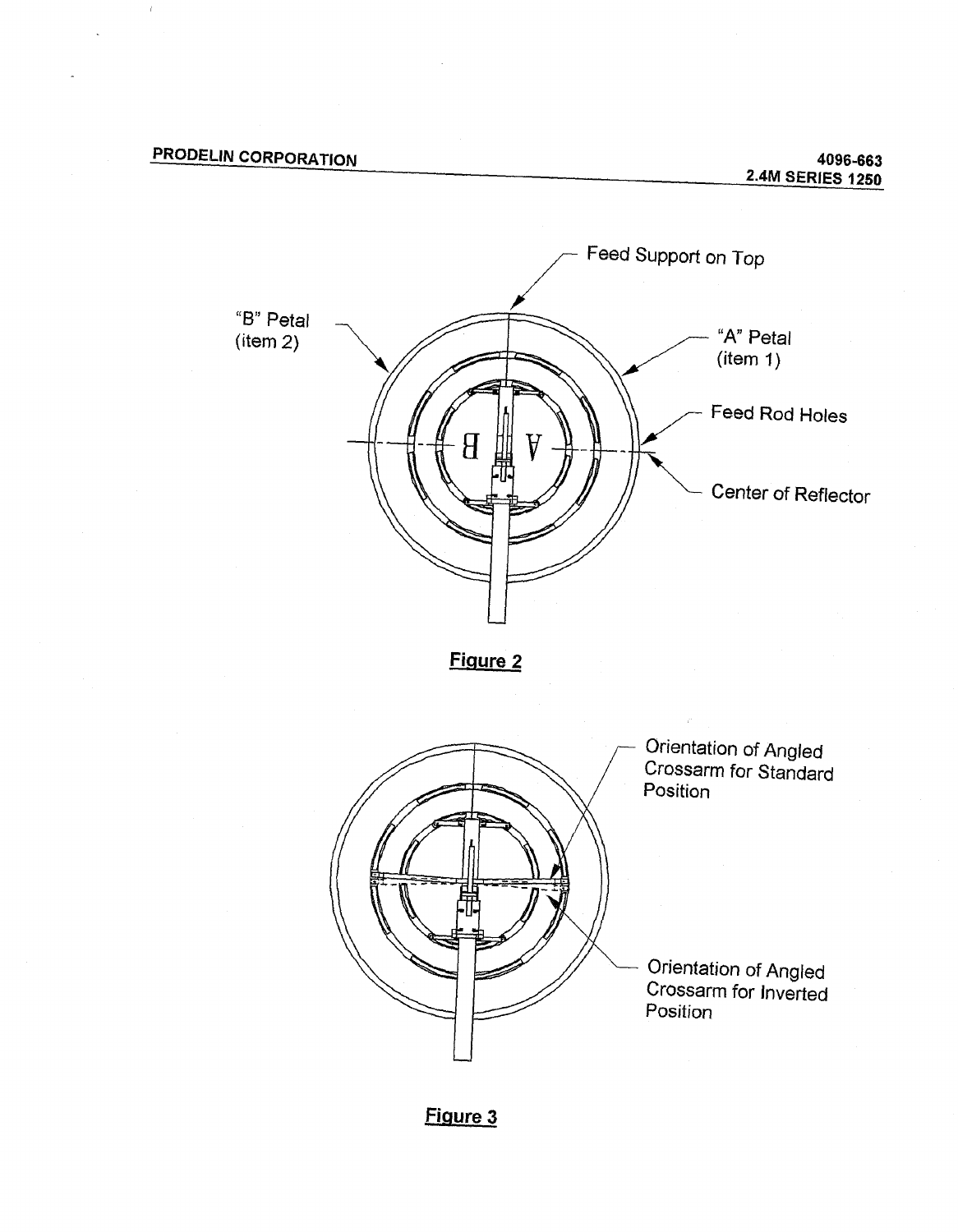# **2.3 REFLECTOR SUPPORT ASSEMBLY**



# **STEP1:**

**Place three of the threaded inserts (item 4) thru the face of each reflector petal (items 1 & 2) and secure with 3/4" hardware (items 9, 10 & 11). Snug only, Do not completely tighten at this time.** 



# **STEP 2:**

**Straddle the tabs of the reflector tube (item 5)over the holes in the positioner and secure using 1" bolt and hardware. Tighten snug only and let the tube fall back upon the positioner.**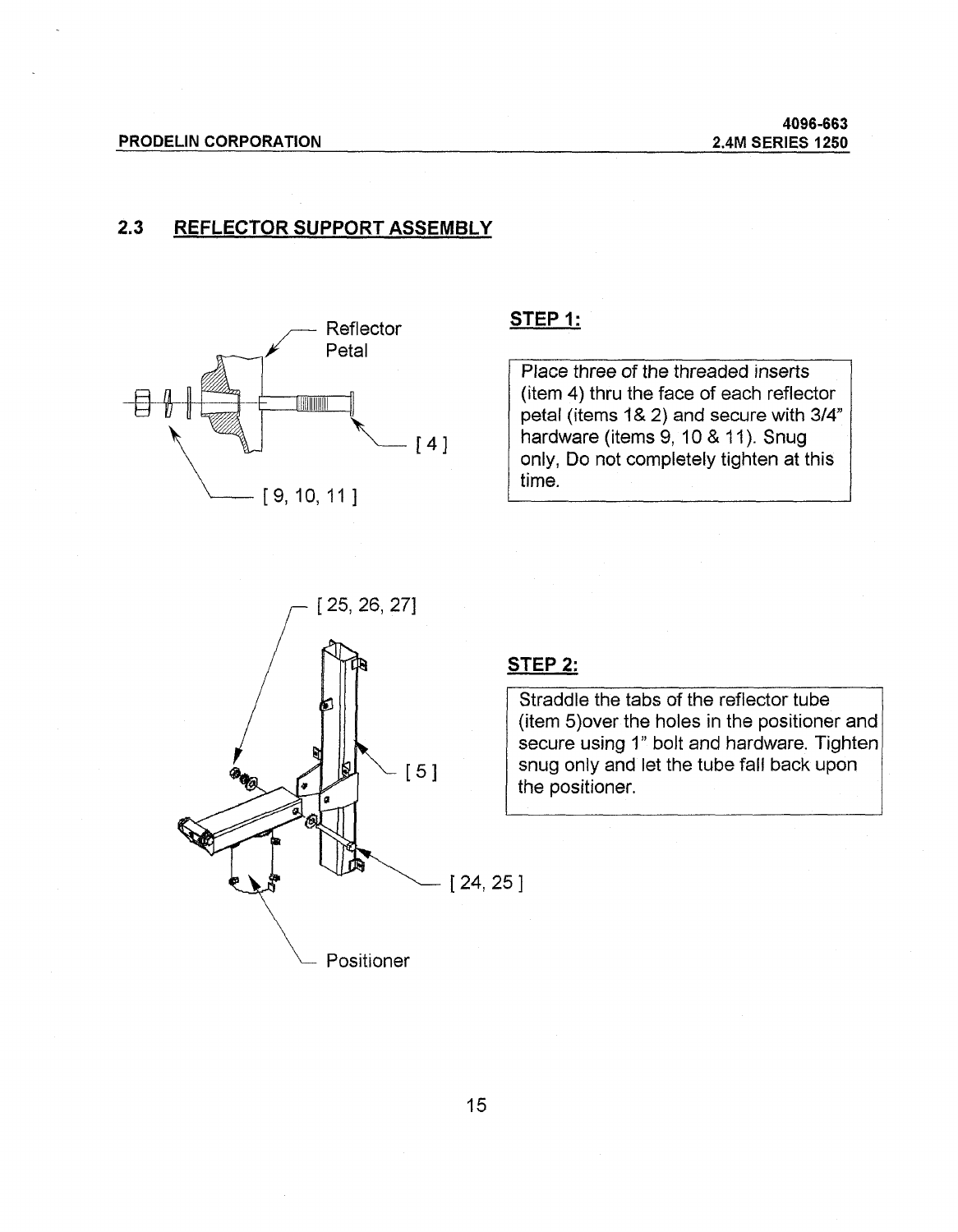

#### **STEP 3:**

**Attach the top and bottom crossarms (item 6) to the reflector support tube with 1/2" hardware (items 12,14,15,17). Note orientation of crossarms. Do not tighten.** 

Reflector Petal Crossarms **Reflector Petal** Insert Crossarm  $[19, 20, 21]$ 

# **STEP 4:**

**A) Place one reflector petal onto the Cross arms in either the standard or inverted position - see 2.2. Attach with 3/8" hardware (items 19,20,21) at each crossarm. Do not tighten** 

**B) Place the second reflector petal on the cross arms and repeat above procedure.** 

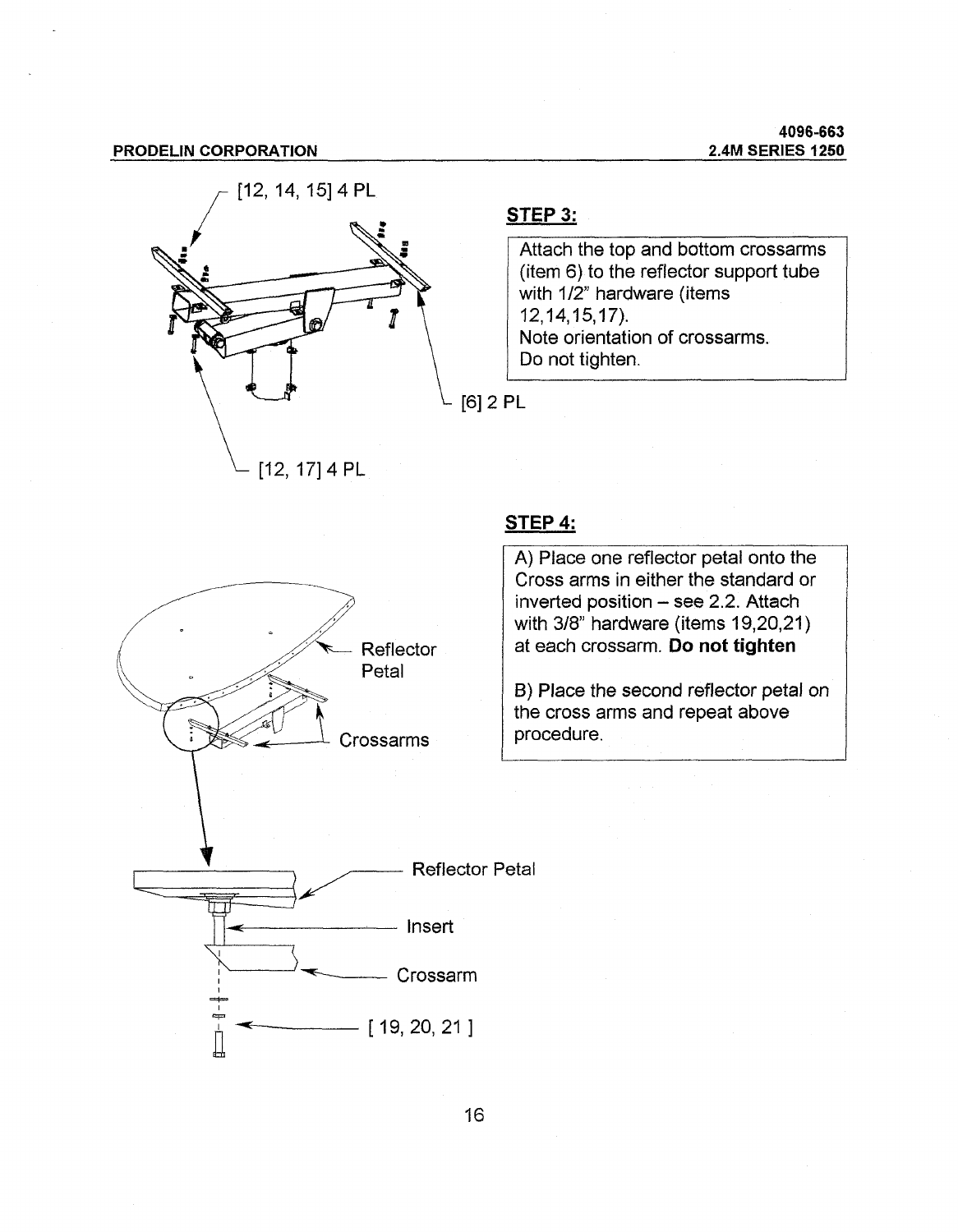

# **STEP 5:**

**Attach the two petals together with 1/2" hardware (items 13, 14, 15, 16) at the nine holes on the inner seams of the reflector petals.** 

**Tighten these bolts securely at this time while aligning the petals at the face of | the reflector.** 



# **STEP 6;**

**Locate the elevation assembly (item 7) and remove the 3/4" hardware as well as one 1" hex nut and washer.** 



# **STEP 7:**

**Carefully swing the reflector up into <sup>a</sup>vertical position. Insert the elevation assembly (item 7) thru the elevation adjustment tube at the back of the positioner. Replace the 1" hex nut and flatwasher.**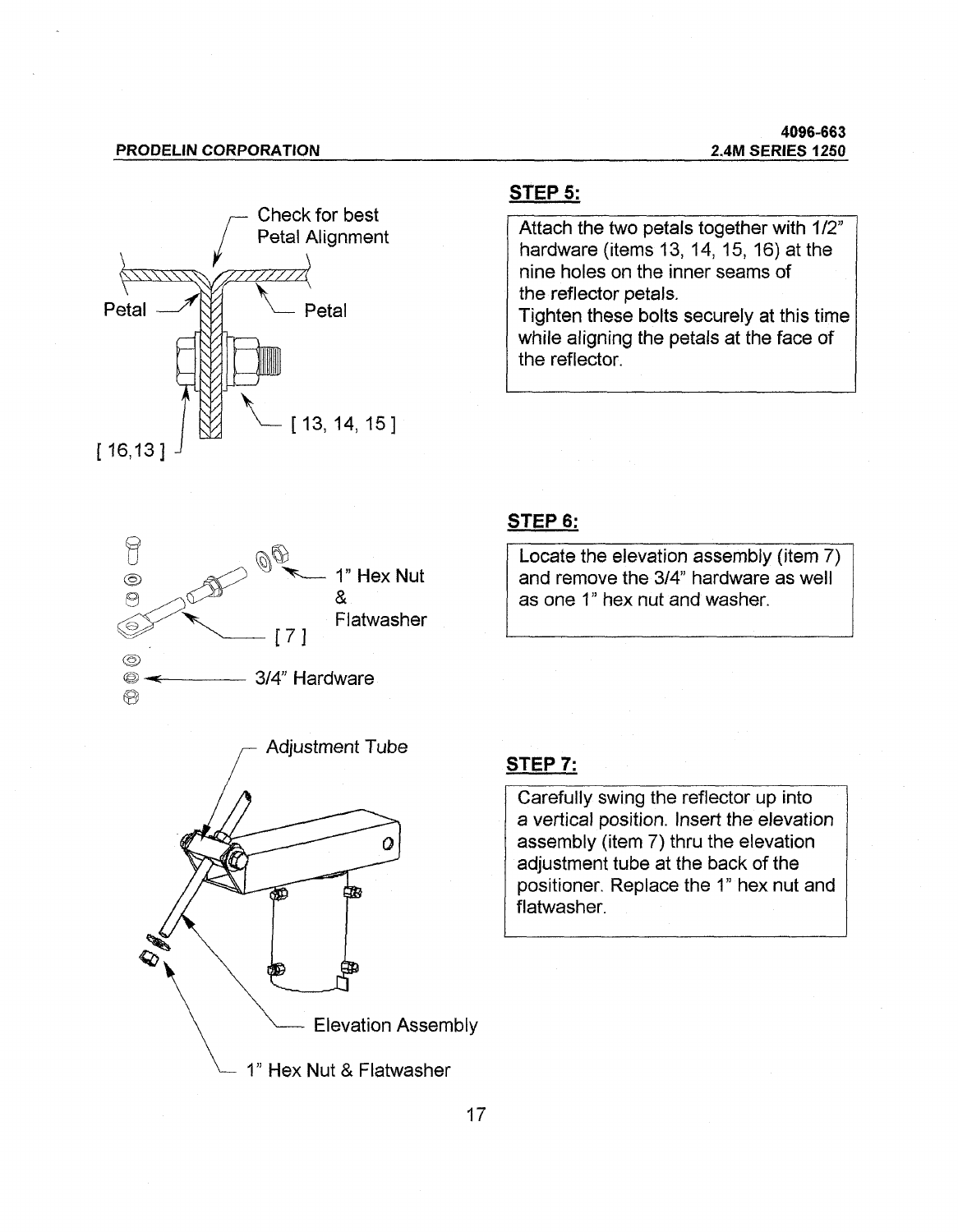

alignment.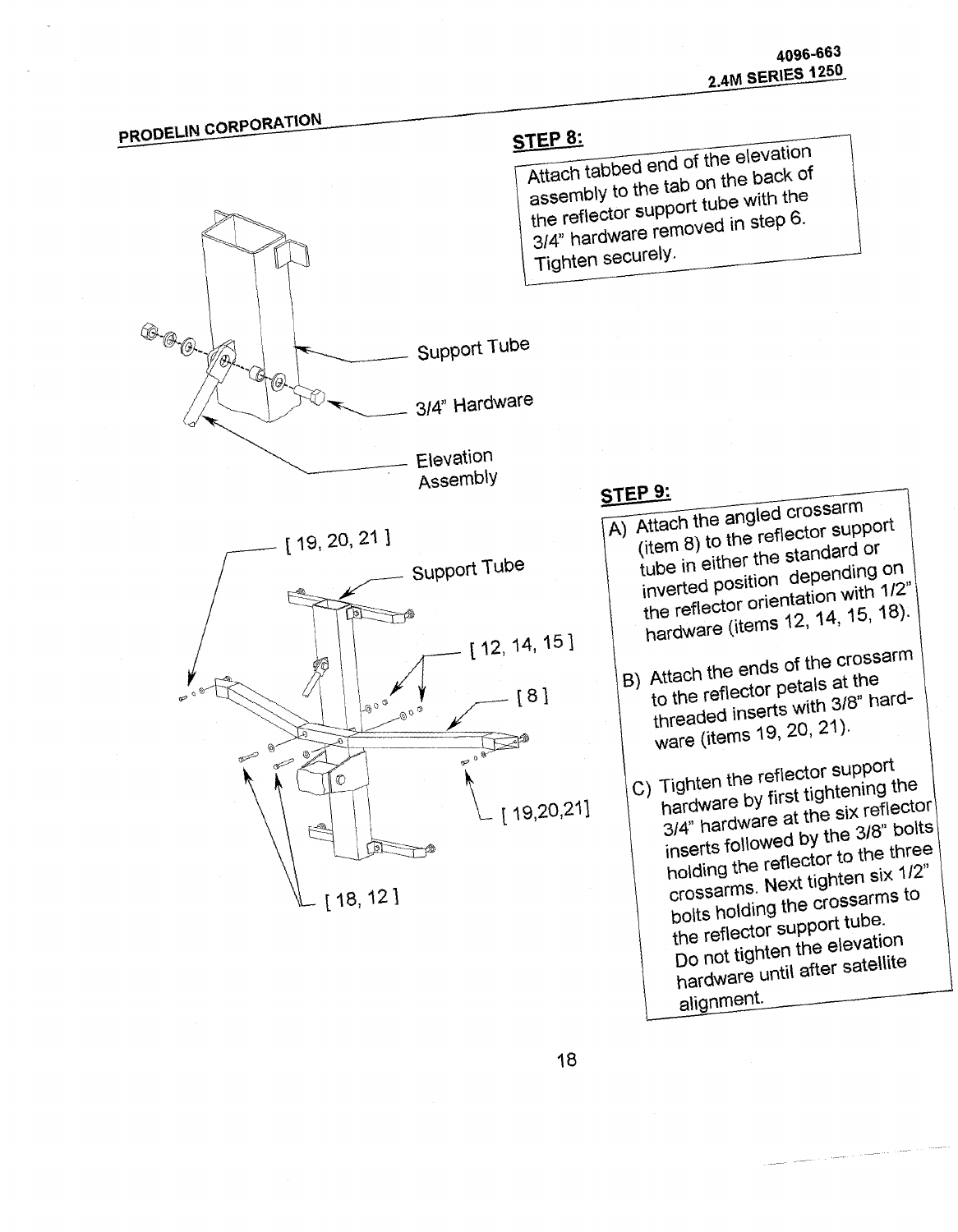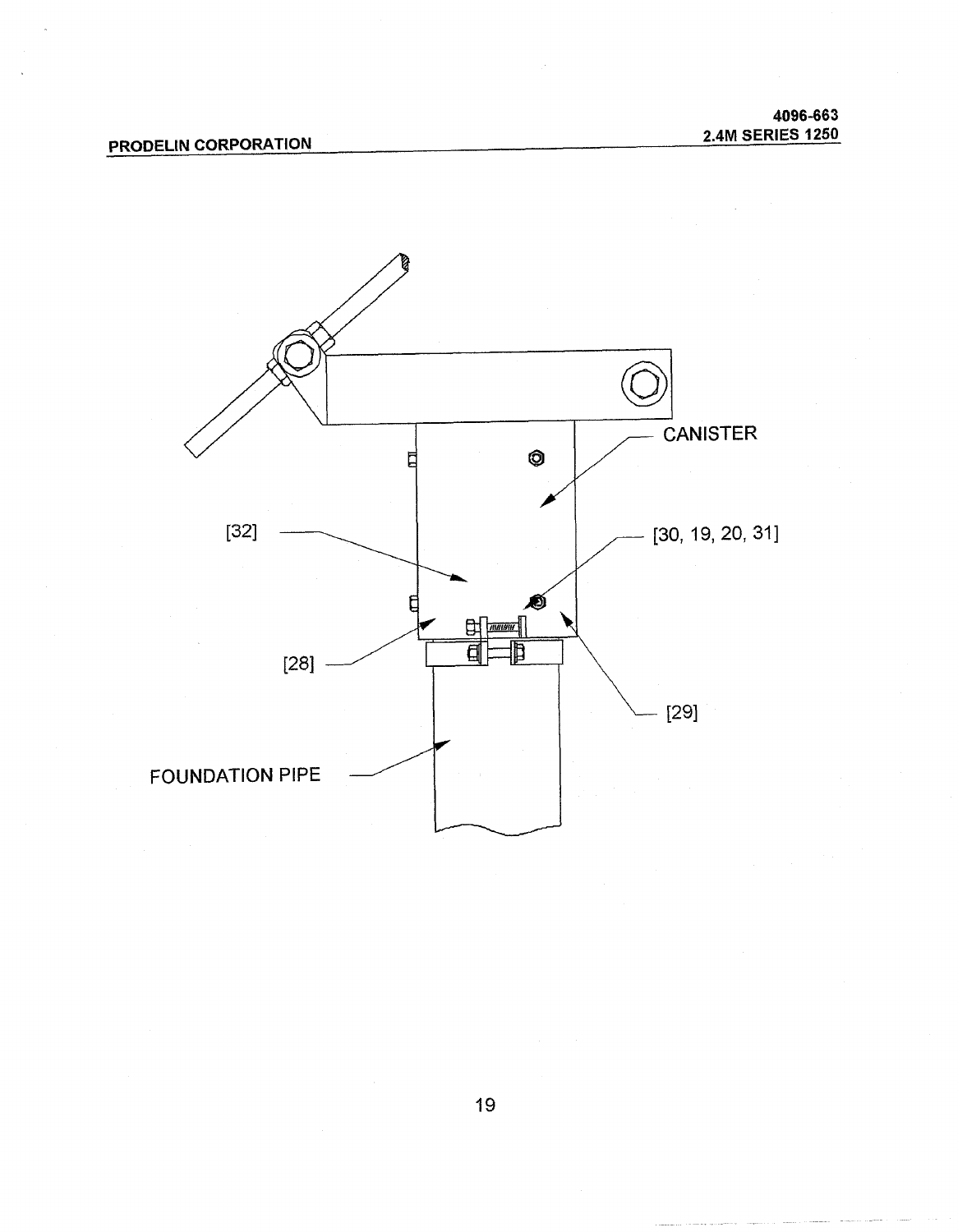# **SECTION III FEED SUPPORT ASSEMBLY**

**The following instructions are for installing a typical C-band or Ku-band feed support to Prodelin's 2.4 meter antenna system.** 

| FEED SUPPORT PART LIST- TABLE 3.0 |               |                     |                |
|-----------------------------------|---------------|---------------------|----------------|
| <b>ITEM</b>                       | PART NO.      | <b>DESCRIPTION</b>  | QTY            |
| 1                                 | <b>VARIES</b> | <b>FEED SUPPORT</b> | 1              |
| $\overline{2}$                    | <b>VARIES</b> | FEED ROD - Ku BAND  | $\overline{2}$ |
| 3                                 | <b>VARIES</b> | FEED ROD - C BAND   | $\overline{2}$ |
| $\overline{4}$                    | 8032-010      | 3/8" x 1.25 BOLT    | 4              |
| 5                                 | 8032-024      | 3/8" x 3.00 BOLT    | 1              |
| 6                                 | 8201-042      | 3/8" FLATWASHER     | 10             |
| $\overline{7}$                    | 8202-042      | 3/8" LOCKWASHER     | 5              |
| 8                                 | 8102-007      | 3/8" HEX NUT        | 5              |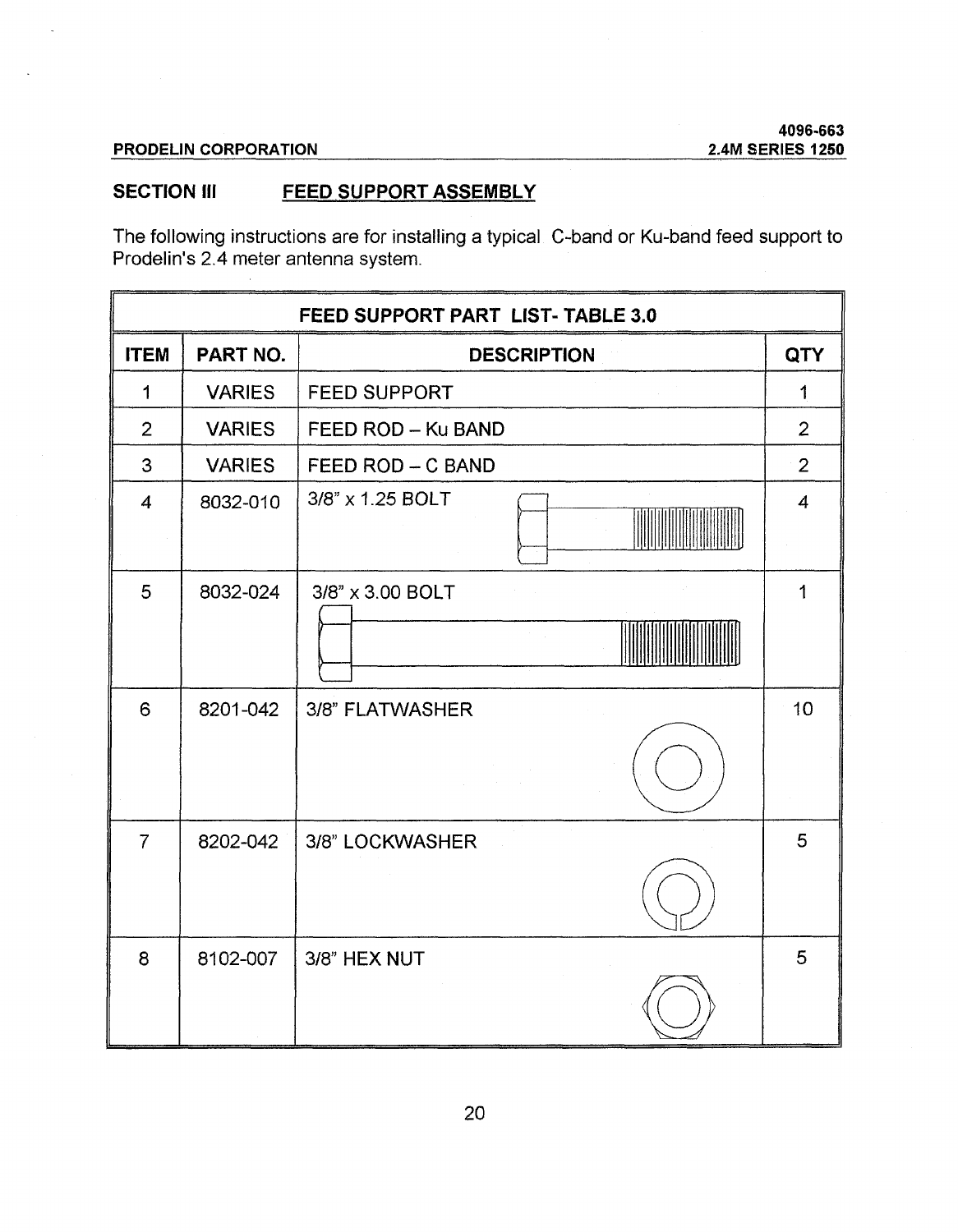# **3.1 Feed Support Installation**



# **STEP1:**

**Attach the feed rods loosely to the reflector with 3/8" hardware (items-4, 6, 7 & 8 ). See detail <sup>A</sup>**





**Position the feed support in front of the reflector and attach to the ends of the two feed rods with 3/8" hardware (items 5, 6, 7 & 8 ). See Detail B. Do not tighten.**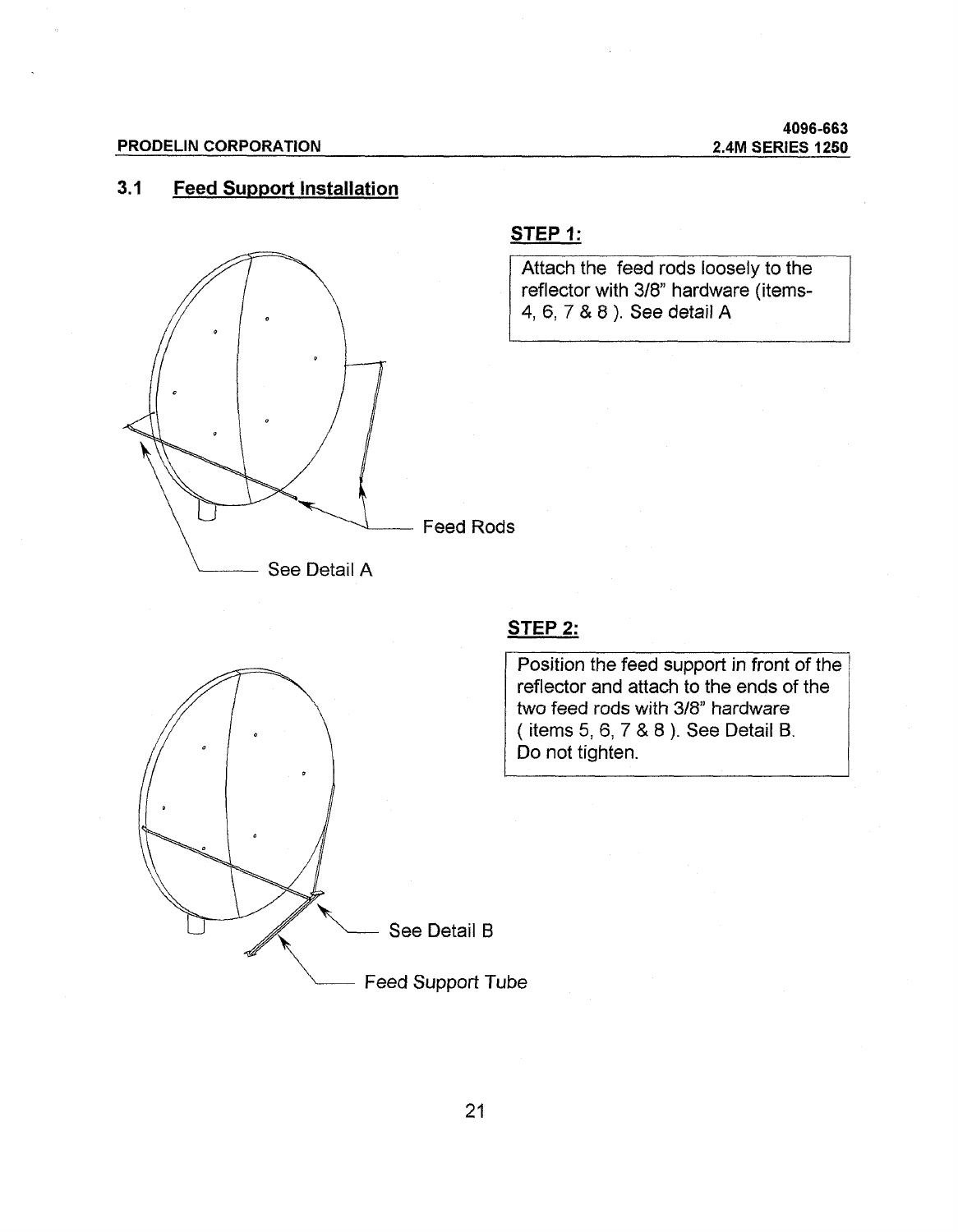



**DETAIL A**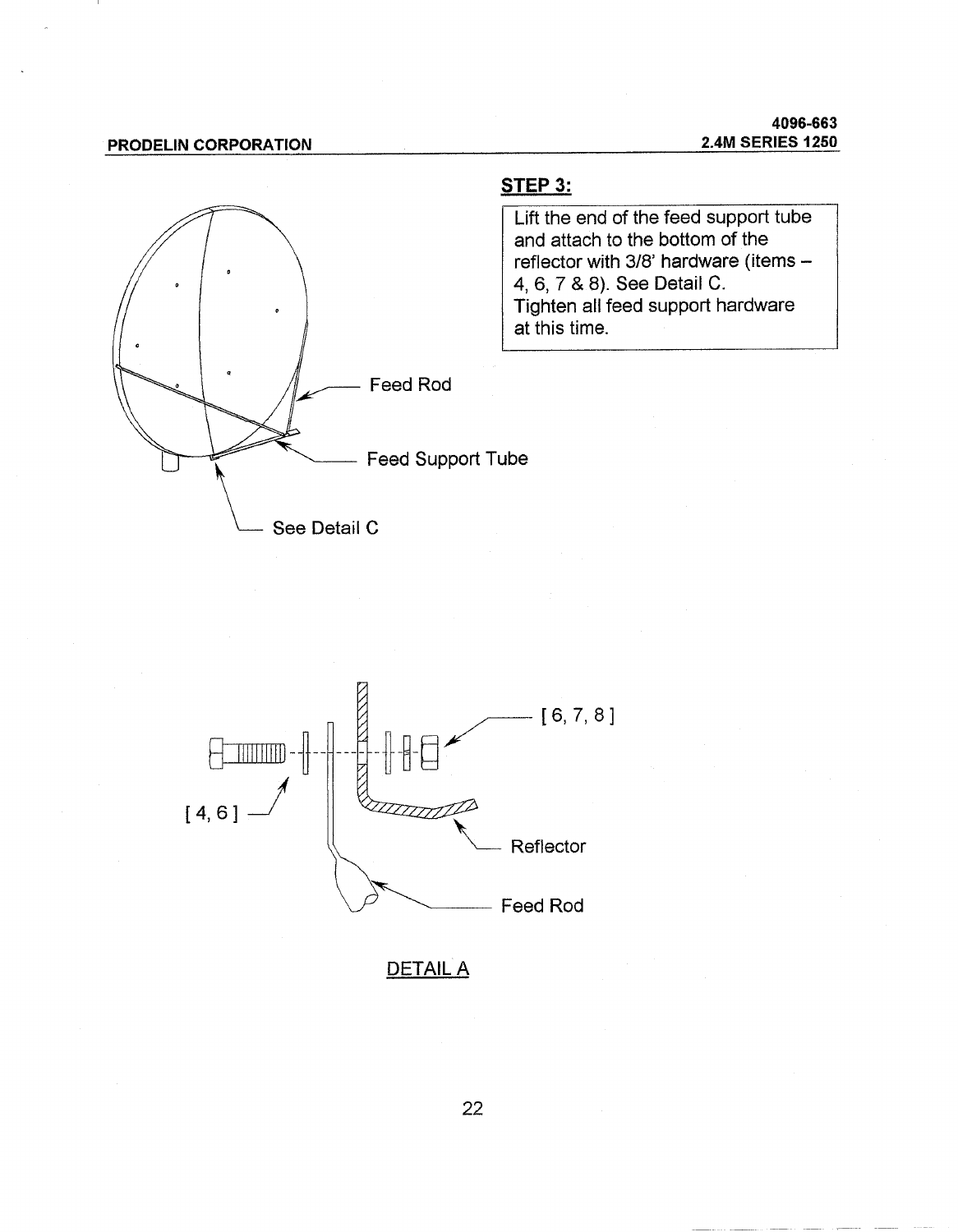

**NOTE: At this time you are ready to install your C-band or Ku-band feed system. For feed installation, reference any instructions that are enclosed with your specific feed support.\_\_\_\_\_\_\_\_\_\_\_\_\_\_\_\_\_\_\_\_\_\_\_\_\_\_\_\_\_\_\_\_\_\_\_\_\_\_\_\_\_**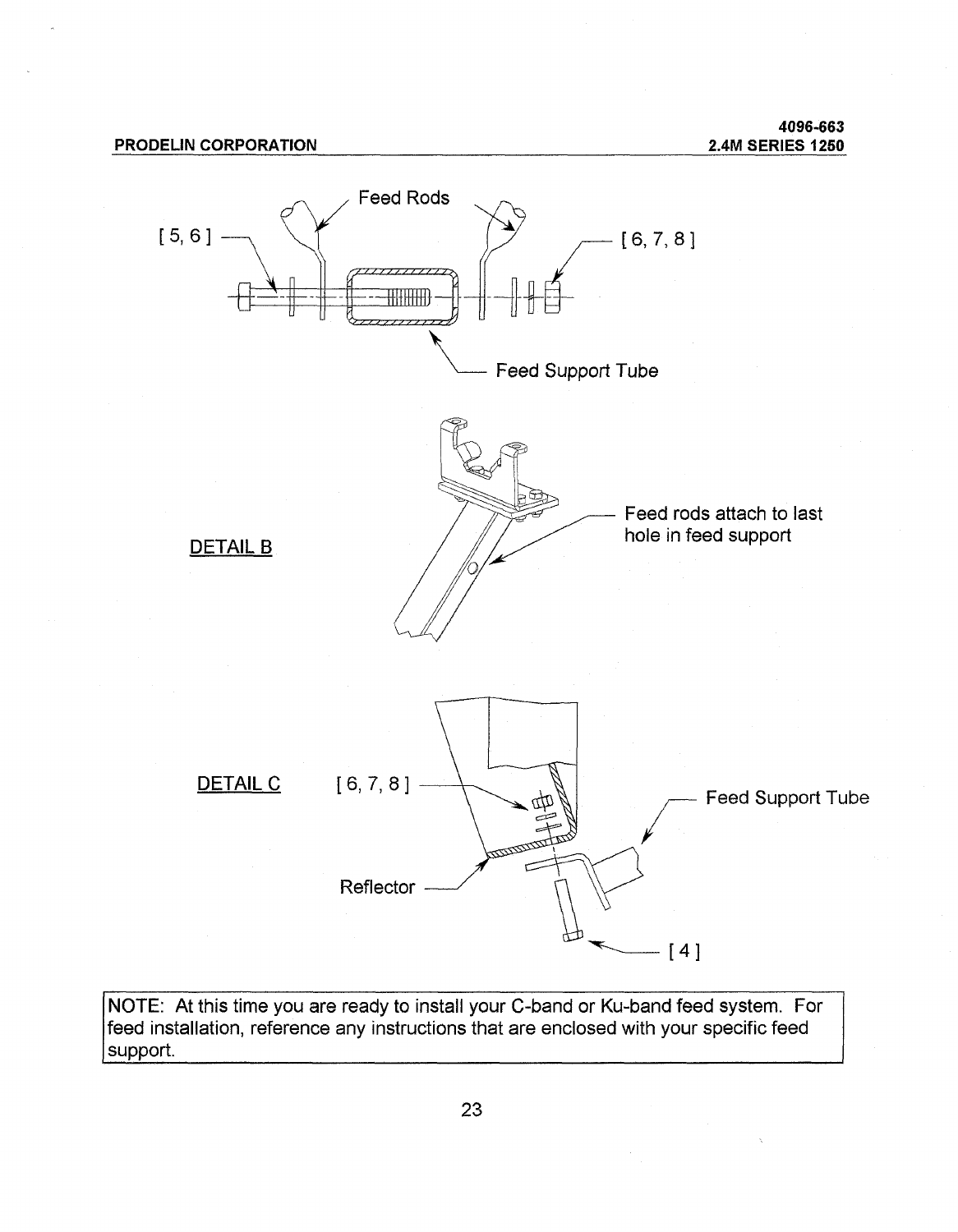# **SECTION IV ANTENNA POINTING**

#### **4.0 Alignment To Satellite**

**The 2.4M offset reflector contains a 22.3° elevation offset angle. Therefore, when the reflector aperture is perpendicular to the ground, the antenna is actually looking 22.3° in elevation. The following alignment procedure is intended only as a general reference guide for this antenna. For proper antenna performance, accurate alignment is critical. Therefore, it is recommended that your own detailed procedure be used or contact Prodelin's Technical Support Department for additional recommendations.** 

## **4.1 Initial Alignment**

- **1) Place an inclinometer on the reflector support as shown in Figure 4. Remember to add 22.3 degrees to the reading to allow for the reflector's offset angle ( or subtract 22.3 degrees if inverted)**
- **2) Raise or lower the antenna to find the desired elevation by turning the 1" nuts located at the elevation block. Position the top nut so that it will not interfere with adjustment. Turn the bottom nut clockwise to increase elevation and counterclockwise to decrease elevation.**
- **3) After the correct elevation angle is set, rotate the antenna in azimuth by loosening tightening the azimuth collars against the canister. Rotate azimuth until a signal is reached.**
- **4) Peak the antenna signal by fine adjustments made in both azimuth and elevation.**
- **5) Tighten all of the hardware used for adjustments.**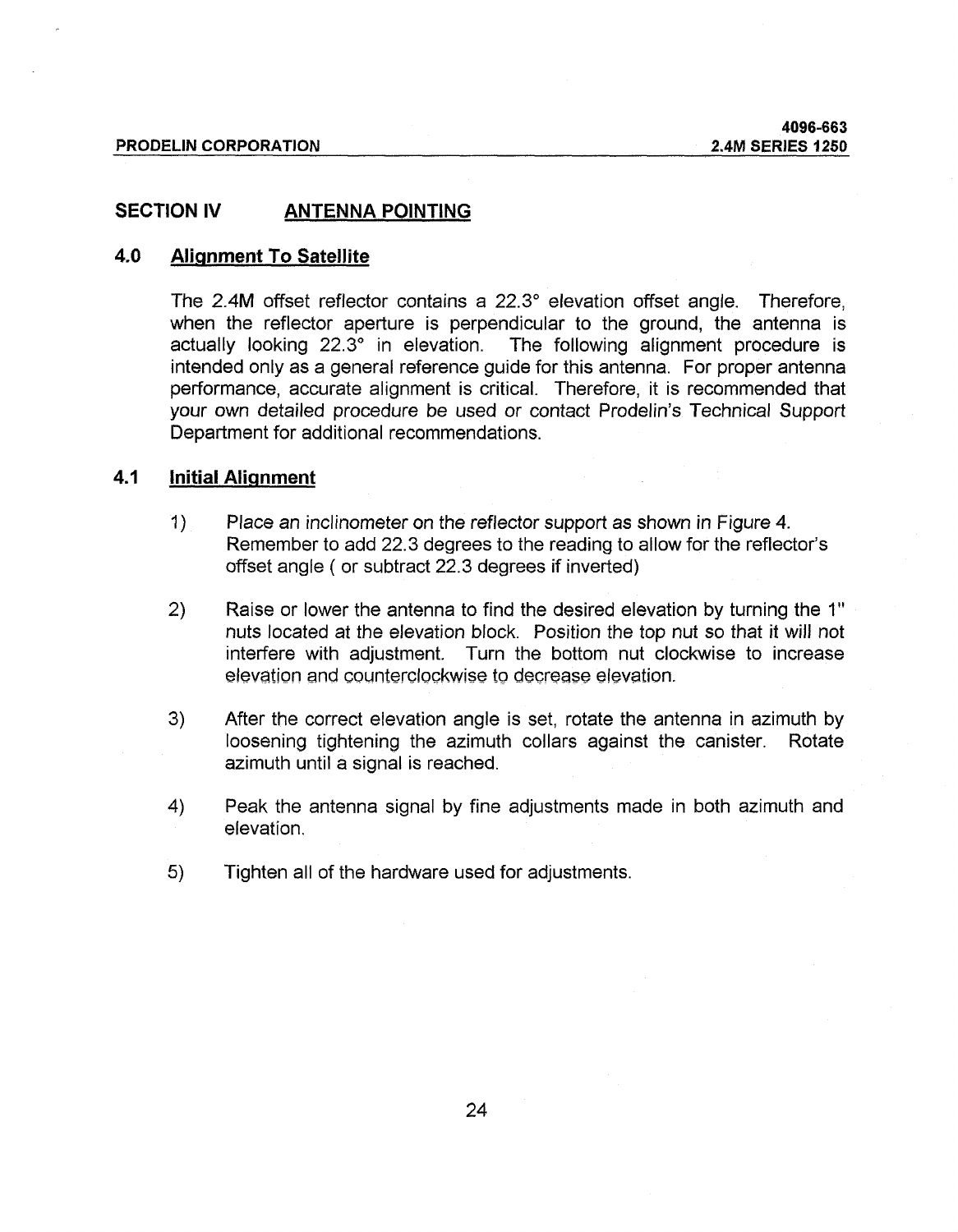

 $\bar{1}$ 

Figure 4

**25**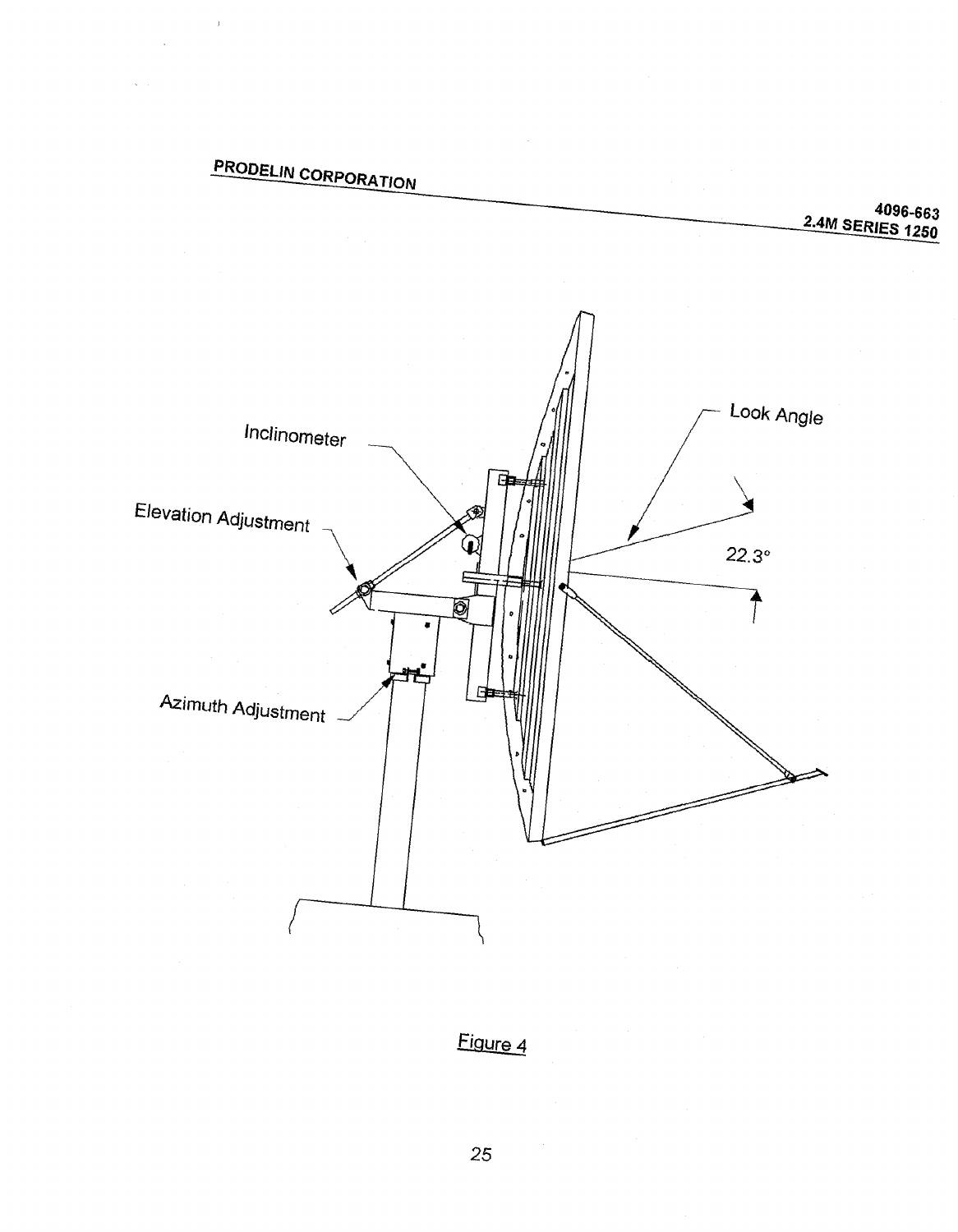# **SECTION V MAINTENANCE**

#### **5.0 Maintenance Overview**

**After installation, the antenna requires only periodic inspection. It is anticipated that maintenance, if required, will be minimal and easily handled by a local or inhouse maintenance staff. The materials used in the construction of this Earth Station Antenna virtually eliminate any maintenance repairs.** 

#### **5.1 Periodic Inspection**

**It is suggested that a periodic inspection be performed at least every six months.** 

**NOTE: After any very severe weather conditions, inspection of the antenna should be performed to determine if foreign objects have caused damage or if survival specifications have been exceeded.** 

**This inspection should include the following:** 

- **1) Check all bolting locations all bolts should be tight.**
- **2) Check all structural members repair or replace if damaged,**
- **3) Check the foundation anchor bolts they must be secure and with no failure signs in foundation.**
- **4) Check for corrosion on the reflector structure and mount.**

#### **5.2 Reflector**

**Prodelin's reflector does not require any maintenance. The composite construction of the reflector is virtually impervious to any damages that could be caused by weather or other atmospheric conditions.** 

**It is only necessary to inspect for any physical damage done by vandalism or very severe weather conditions.** 

**Should any damage be detected to a portion of the reflector, contact the Customer Service Department at Prodelin for recommendations involving reflector repair.**